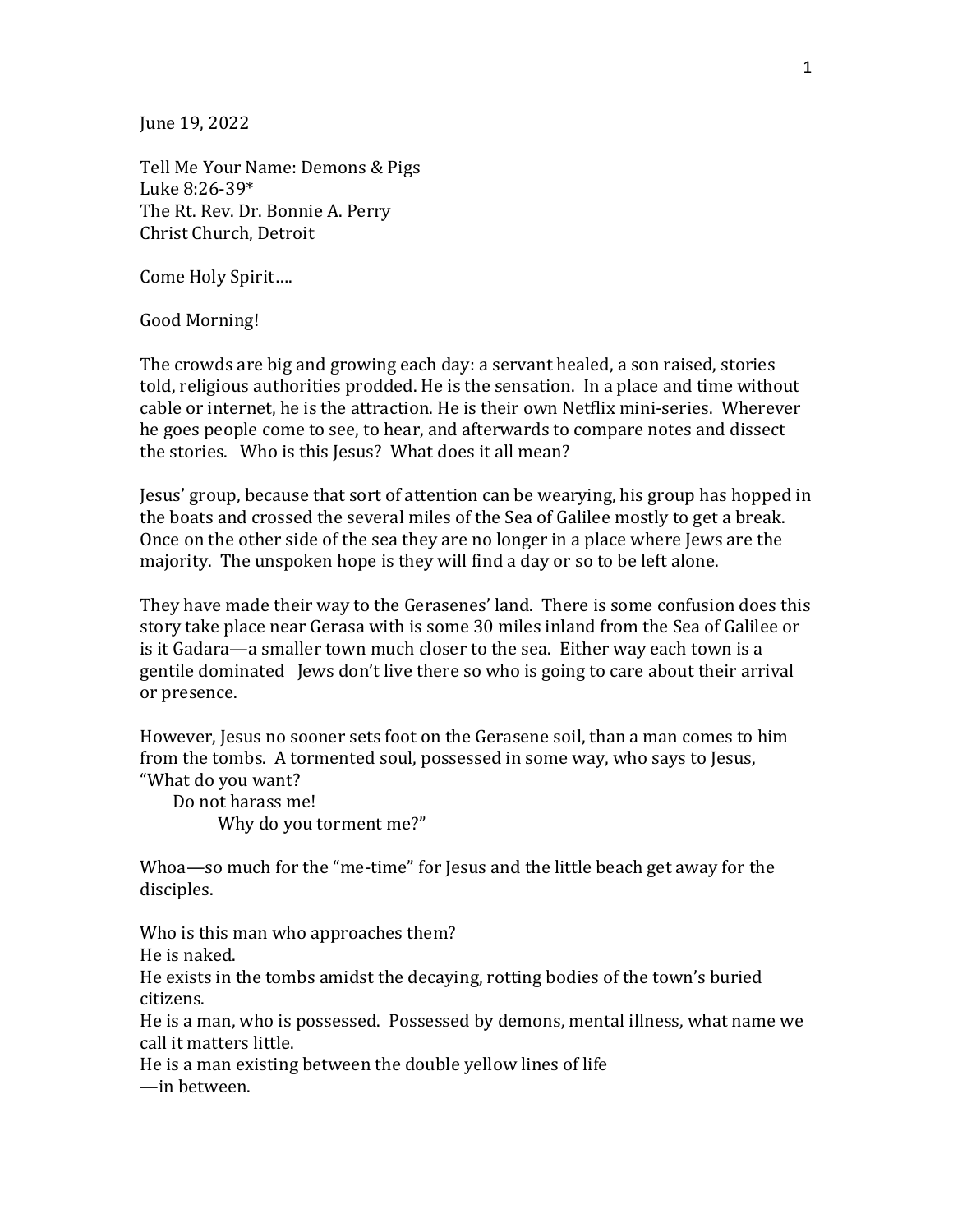Is he human , is he a demon? Is he alive -- is he dead? He is betwixt, between, in a profoundly liminal space, that cannot go on forever, a balancing act that will soon deteriorate.

Because of the demons that reside in his mind when he is in town the citizens chain him up, shackle him down. This restraint among the living he cannot bear. So with the strength only seen in the desperate he breaks those bonds, leaves the living and goes to dead. There he is naked, beyond vulnerable making his way between the putrid decaying corpses and the scavenging insects, rodents and animals. Is this a life he is living?

Then Jesus appears. The man approaches, screaming at Jesus. "Leave me alone. Do not torment me." He has heard Jesus command the demons to leave or some such thing.

What does Jesus do? What does Jesus do? Please remember this please—What does Jesus do? He asks the man his name. 'What is your name?' We do not ask beasts their names or expect animals to offer us their names nor would we ever inquire of a demon how it would prefer to be addressed—we ask humans. We ask people, with whom we'd like to be in relationship. We say to them, "So tell me your name."

"Legion," the man says. "My name is 'Legion'" for many demons have entered him. Legion it is. Then the man, or the demons, your pick the story is some 2000 years old, so you can read into it what you will. Some entity, residing in the man's mind asks Jesus if rather than being cast into the abyss—"Can we please go into those pigs over yonder?" 'Why not?' says Jesus. Why not go into the pigs. Jesus is a Jew, it's not like he cares about the pigs. Thus we may have the first biblical record of pigs functioning as "scapegoats".

Here's the thing—most who know this story remember the part about the pigs. They remember that the pigs run down the hill, or in an older translation they rush headlong off the cliff ( and fail to fly) and land in the Sea of Galilee. The pigs perish. That is what most biblical students recall. I am sure that this will make a most riveting scene when *The Chosen* Ap gets around to filming this portion of Jesus' story.

The folks who were witnesses as the swine almost flew….ran back to town and told everyone what happened. How the pigs are now dead..

What I find most compelling is when the townspeople return to find the dead pigs floating in the sea, they also find Legion, a man who was chained, sitting next to Jesus. Clothed, cleaned and in his right mind. I want to focus upon and ponder a man, once exiled, now cared for, formerly neglected and now tended to, shattering chains before, now sitting peacefully with the strangers who recognize his humanity.